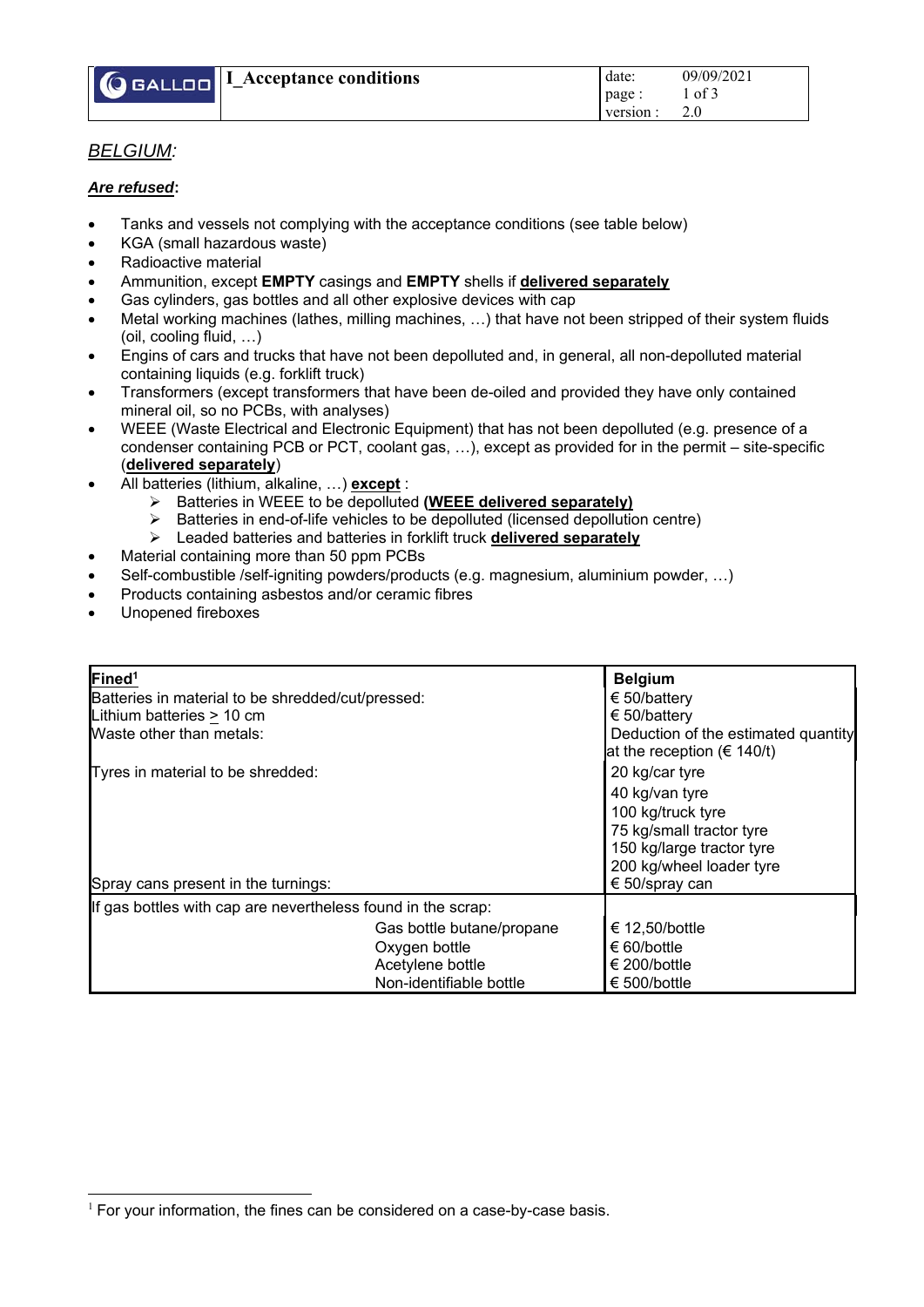

## *FRANCE:*

## *Are refused***:**

- Tanks and vessels not complying with the acceptance conditions (see table below)
- KGA (small hazardous waste)
- Radioactive material
- Ammunition, except **EMPTY** casings and **EMPTY** shells if **delivered separately**
- Gas cylinders, gas bottles and all other explosive devices with cap
- Metal working machines (lathes, milling machines, …) that have not been stripped of their system fluids (oil, cooling fluid, …)
- Engins of cars and trucks that have not been depolluted and, in general, all non-depolluted material (except end-of-life vehicles arriving at an authorised centre) containing liquids (e.g. forklift truck)
- Transformers (except transformers that have been de-oiled and provided they have only contained mineral oil, so no PCBs, with analyses)
- WEEE (Waste Electrical and Electronic Equipment) that has not been depolluted containing coolant gas
- All batteries (lithium, alkaline, …) **except** :
	- Batteries in WEEE to be depolluted **(WEEE delivered separately** in the context of contracts with eco-bodies)
	- Batteries in end-of-life vehicles to be depolluted (licensed depollution centre)
	- Leaded batteries and batteries in forklift truck **delivered separately**
- Material containing more than 50 ppm PCBs
- Self-combustible /self-igniting powders/products (e.g. magnesium, aluminium powder, …)
- Products containing asbestos and/or ceramic fibres
- Unopened fireboxes
- End-of-life vehicles whose administrative situation gives rise to an objection or right of pledge
- The parts of end-of-life vehicles usually bearing a chassis number or an end-of-life vehicle cut in two, without proof of ownership within the meaning of article R322-4 and/or R322-9 of the Highway Code (registration certificate or, failing that, an official document proving that the registration certificate cannot be issued, or proof of ownership of the vehicle)
- The end-of-life vehicles without a complete administrative file (registration certificate and possibly multiple transfers or, if this is not the case, either an official document proving that the registration certificate cannot be issued, or proof of ownership of the vehicle)
- All other prohibited materials, as defined by the *Arrêté préfectoral*.

| Fined <sup>1</sup><br>Batteries in material to be shredded/cut/pressed :<br>Lithium batteries > 10 cm<br>Waste other than metals:<br>Tyres in material to be shredded: |                                                                                           | <b>France</b><br>€ 50/battery<br>€ 50/battery<br>Deduction of the estimated<br>quantity at the reception ( $\in$ 140/t)<br>20 kg/car tyre  |  |  |  |
|------------------------------------------------------------------------------------------------------------------------------------------------------------------------|-------------------------------------------------------------------------------------------|--------------------------------------------------------------------------------------------------------------------------------------------|--|--|--|
| Spray cans present in the turnings:                                                                                                                                    |                                                                                           | 40 kg/van tyre<br>100 kg/truck tyre<br>75 kg/small tractor tyre<br>150 kg/large tractor tyre<br>200 kg/wheel loader tyre<br>€ 50/spray can |  |  |  |
| If gas bottles with cap are nevertheless found in the scrap:                                                                                                           |                                                                                           |                                                                                                                                            |  |  |  |
|                                                                                                                                                                        | Gas bottle butane/propane<br>Oxygen bottle<br>Acetylene bottle<br>Non-identifiable bottle | € 12,50/bottle<br>€ 60/bottle<br>€ 200/bottle<br>€ 500/bottle                                                                              |  |  |  |

 $1$  For your information, the fines can be considered on a case-by-case basis.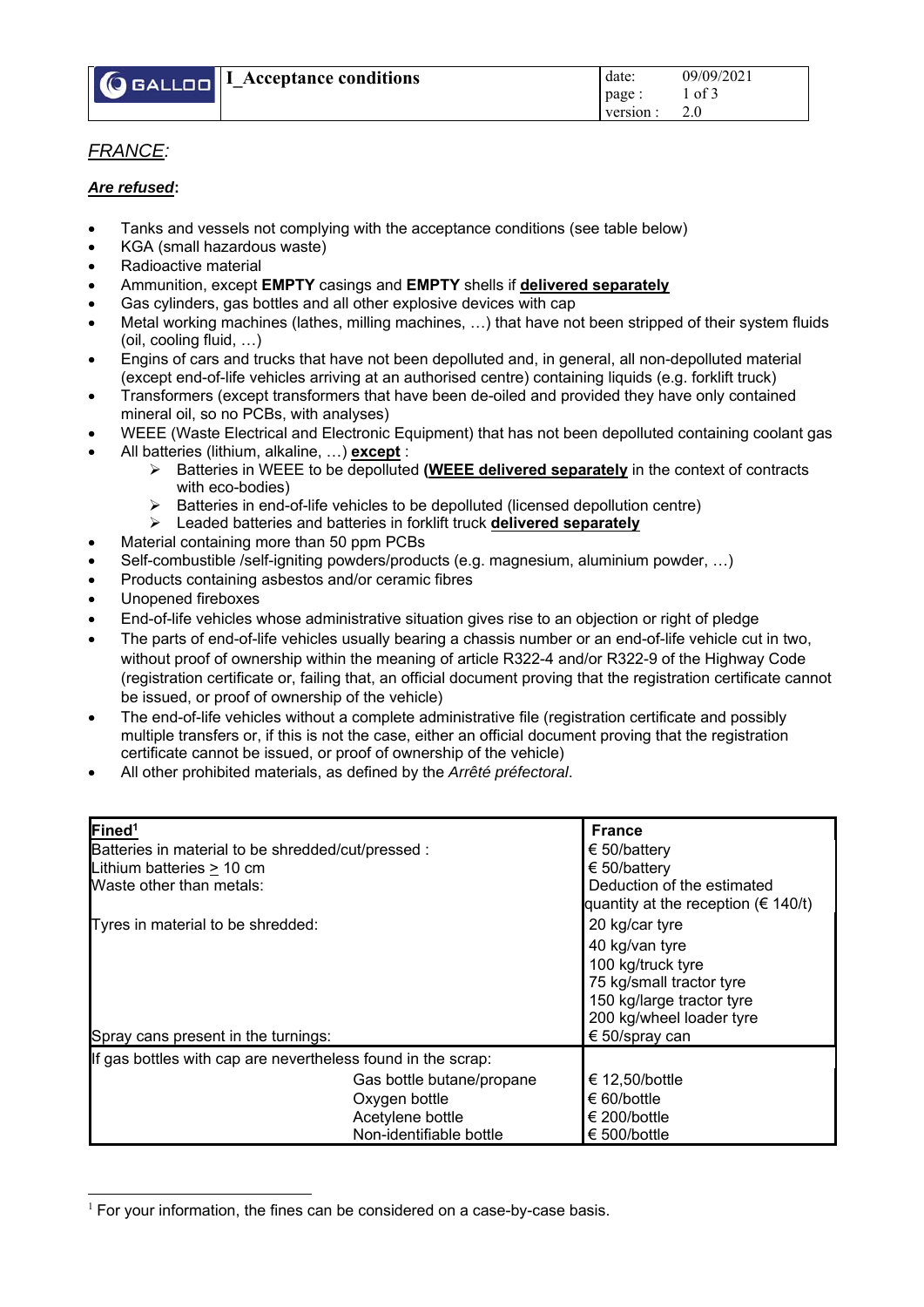| $\sqrt{Q}$ GALLOO $\sqrt{I}$ Acceptance conditions | date:<br>page:<br>version: | 09/09/2021<br>2 of 3<br>2.0 |
|----------------------------------------------------|----------------------------|-----------------------------|
|                                                    |                            |                             |

|                                                  |                                            | <b>ACCEPTANCE CONDITIONS FOR TANKS</b>            |                                                       |  |  |  |  |  |
|--------------------------------------------------|--------------------------------------------|---------------------------------------------------|-------------------------------------------------------|--|--|--|--|--|
|                                                  |                                            |                                                   |                                                       |  |  |  |  |  |
|                                                  | Types of tanks, by size                    |                                                   |                                                       |  |  |  |  |  |
|                                                  | 0 - 1000 litres                            | shorter than 8.5 metres                           | longer than 8.5 metres                                |  |  |  |  |  |
|                                                  |                                            | diameter smaller than 2.5 metres                  | diameter bigger than 2.5 metres<br>thick-walled tanks |  |  |  |  |  |
|                                                  |                                            | not excessive wall thickness                      |                                                       |  |  |  |  |  |
| Processing:                                      | Kondirator - Zerdirator                    | Scrap shear                                       | to be burnt                                           |  |  |  |  |  |
| Different products                               | Safety, environmental and quality measures |                                                   |                                                       |  |  |  |  |  |
| diesel, gas oil, fuel oil, oil                   | - manholes open                            | - manholes open or a hole of 50 cm                | - manholes open or a hole of 50 cm                    |  |  |  |  |  |
|                                                  | - lids must be removed                     | (for lifting with crane)                          | (for lifting with crane)                              |  |  |  |  |  |
| fire hazard<br>- pipes and plugs must be removed |                                            | - tank must be EMPTY and DRY                      | - tank must be EMPTY and DRY                          |  |  |  |  |  |
| no explosion hazard                              | - vessels and pots must be cleaned         | - mandatory information by the supplier           | - mandatory information by the supplier               |  |  |  |  |  |
|                                                  | - tank must be EMPTY and DRY               | - certificate of cleaning                         | - certificate of cleaning (specialised firm)          |  |  |  |  |  |
|                                                  | - mandatory information by the supplier    |                                                   |                                                       |  |  |  |  |  |
|                                                  |                                            |                                                   |                                                       |  |  |  |  |  |
| petrol, kerosene                                 | - manholes open                            | - manholes open or a hole of 50 cm                | - manholes open or a hole of 50 cm                    |  |  |  |  |  |
|                                                  | - pipes and plugs must be removed          | (for lifting with crane)                          | (for lifting with crane)                              |  |  |  |  |  |
| fire hazard                                      | - tank must be EMPTY and DRY               | - tank must be EMPTY and DRY                      | - tank must be EMPTY and DRY                          |  |  |  |  |  |
| explosion hazard                                 | - mandatory information by the supplier    | - mandatory information by the supplier           | - mandatory information by the supplier               |  |  |  |  |  |
| (vapour formation)                               |                                            | - certificate of cleaning                         | - certificate of cleaning (specialised firm)          |  |  |  |  |  |
|                                                  |                                            | certificate of degassing + date + hour + term     | - certificate of degassing + date + hour + term       |  |  |  |  |  |
|                                                  |                                            | - delivery Monday to Thursday,                    | - delivery Monday to Thursday,                        |  |  |  |  |  |
|                                                  |                                            | and not the day before public and annual holidays | and not the day before public and annual holiday      |  |  |  |  |  |